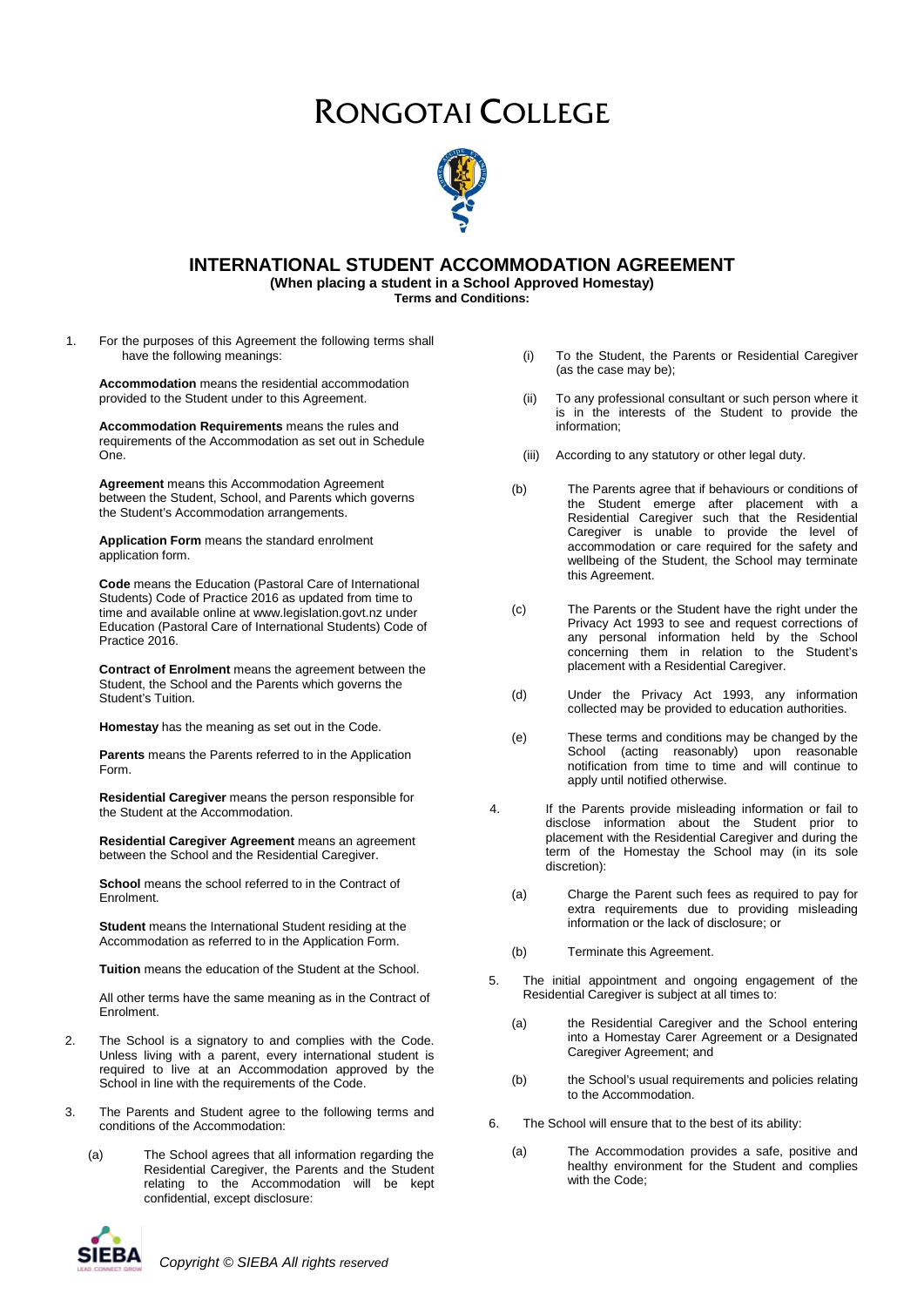- (b) The Residential Caregiver's appointment has not involved any form of gift (financial or otherwise) to or from a third party;
- (c) The appointment of the Residential Caregiver does not represent any actual or perceived conflict of interest, and that any possible conflict of interest has been notified to the School;
- (d) The Residential Caregiver will take all reasonable steps to ensure the Student's compliance with New Zealand laws (including, where appropriate, informing the Student of such laws), and will immediately report any possible legal breach to the School: and
- (e) The Student only engages in lawful, responsible and positive recreational activities outside of School.
- 7. Unless otherwise agreed in writing by the parties, the Parents agree for the Student to travel and stay overnight within New Zealand in the care of their Residential Caregiver for not more than seven days where the travel does not involve the Student participating in any adventure activities or extreme sports, or result in the Student missing any scheduled school days.
- 8. The School will seek specific written agreement from the Parents for travel or overnight stays of more than seven days or that results in the Student missing any scheduled school days.
- 9. The Student will seek specific written agreement from the School before the Student, being a Student of any age, participates in any activities which are considered to be adventure activities or extreme sports. The School will only give such Agreement where approved by the Parents.
- 10. The School may take such measures as it considers appropriate (acting reasonably) to monitor compliance with the Code. This may include regular check-ins with both the Student and the Residential Caregiver.
- 11. Unless otherwise agreed in writing, the Student will be entitled to start their Homestay at the Accommodation 5 days before the Period of Enrolment (as that term is defined in the Contract of Enrolment) starts and 5 days following the end date of the Period of Enrolment (as that term is defined in the Contract of Enrolment). Should this Agreement be terminated before the expiry of the Period of Enrolment the Student will be required to move out of the Accommodation immediately. The School may, at its sole discretion, and without being required to do so, extend the time for the Student to move out of the Accommodation. Any such extension shall be given in writing and shall be without prejudice to the School's right to later insist that the Student immediately move out of the Accommodation.

#### **Expectations**

- 12. The Student will comply at all times with the Accommodation Requirements and the Parents shall work with the School to ensure such compliance.
- 13. In the event that the Student is removed from a Residential Caregiver for any reason, the School will take all reasonable steps to find, over a reasonable period of time (as determined by the School in its absolute discretion), appropriate alternative approved Accommodation for the Student.
- 14. The Student will treat the Accommodation with due care and respect and the Student is liable for costs associated with repairing any damage caused to the Accommodation by the Student. For avoidance of doubt, the School is not

responsible for any damage caused to the Accommodation by the Student.

- **Fees**
- 15. The Parents must pay all accommodation fees to the School according to the School's fee schedule as defined in the applicable Contract of Enrolment.

#### **Termination**

- 16. The School reserves the right to terminate this Agreement if the Student is in breach of the Accommodation Requirements.
- 17. If the Student is suspended, expelled or excluded from the School, the parties agree that this shall constitute a breach of the Accommodation Requirements and this Agreement may be terminated as a consequence.
- 18. Where this Agreement is terminated, fees may be refunded according to School Policies.

#### **General**

- 19. This Agreement shall be construed and take effect according to the non-exclusive laws of New Zealand. In relation to any legal action or proceedings arising out of or in connection with this Agreement, the Parents:
	- (a) submit to the non-exclusive jurisdiction of the Courts of New Zealand; and
	- (b) agree that proceedings may be brought before any Court including any forum constituted under the Arbitration Act 1908 within New Zealand, and waive any objection to proceedings in any such Court or forum on the grounds of venue or on the grounds that the proceedings have been brought in an inconvenient forum.
- 20. Notices given under this Agreement must be in writing and given to the addresses set out in the Application Form. Those sent by post will be considered to have been received ten (10) days after posting. The Parties agree that email correspondence is a suitable means of communication and emails will be considered to have been received when acknowledged by the party or by return email.
- 21. This Agreement contains the entire understanding of the parties and overrides any prior promises, representations, understandings or agreements.
- 22. The parties acknowledge that prior to signing this Agreement, they have had the opportunity to seek independent legal advice about its content and effect.

#### **Disputes**

23. The parties agree that any dispute in relation to this Agreement will be resolved according to the Code and the School Policies.